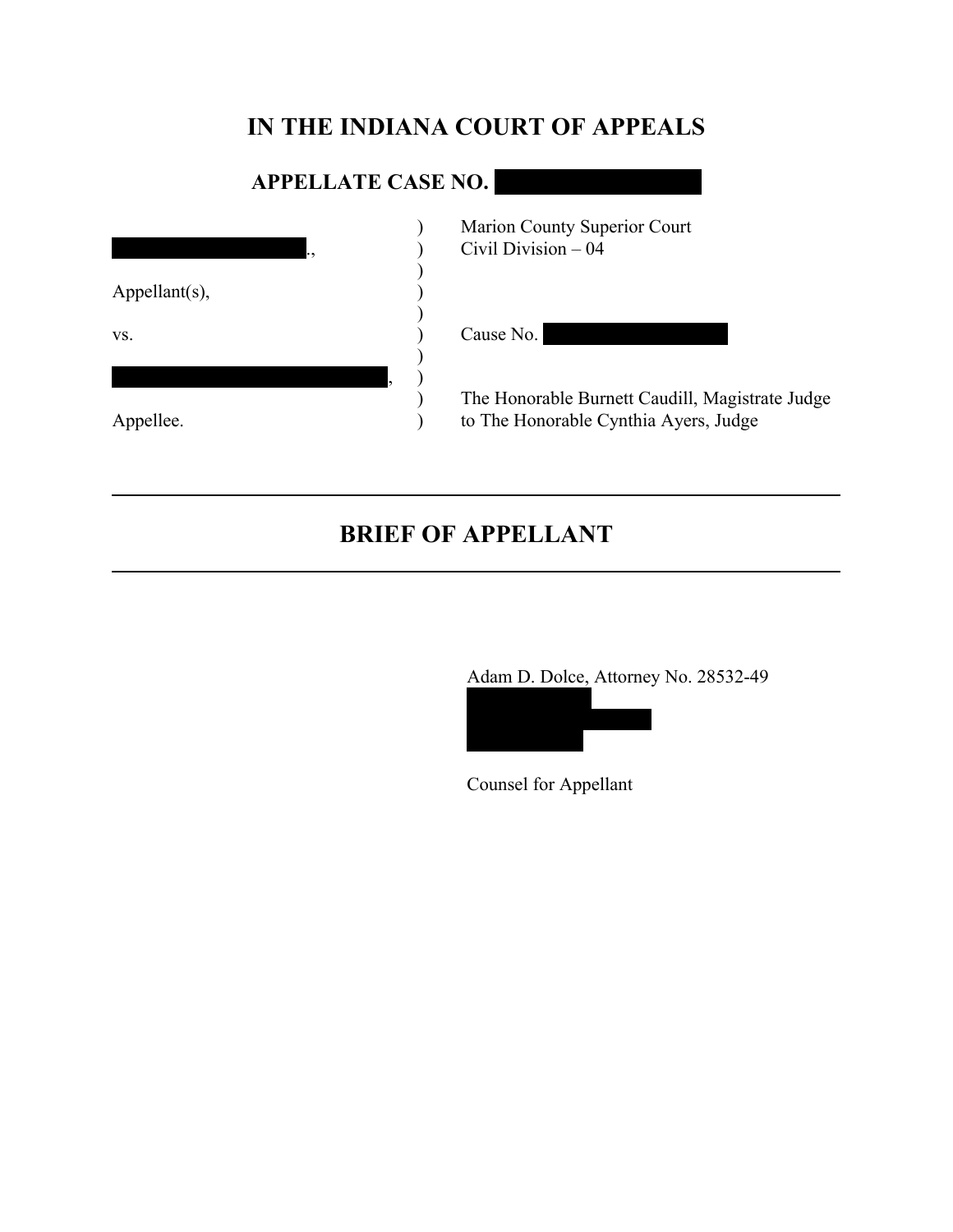## **TABLE OF CONTENTS**

## Pages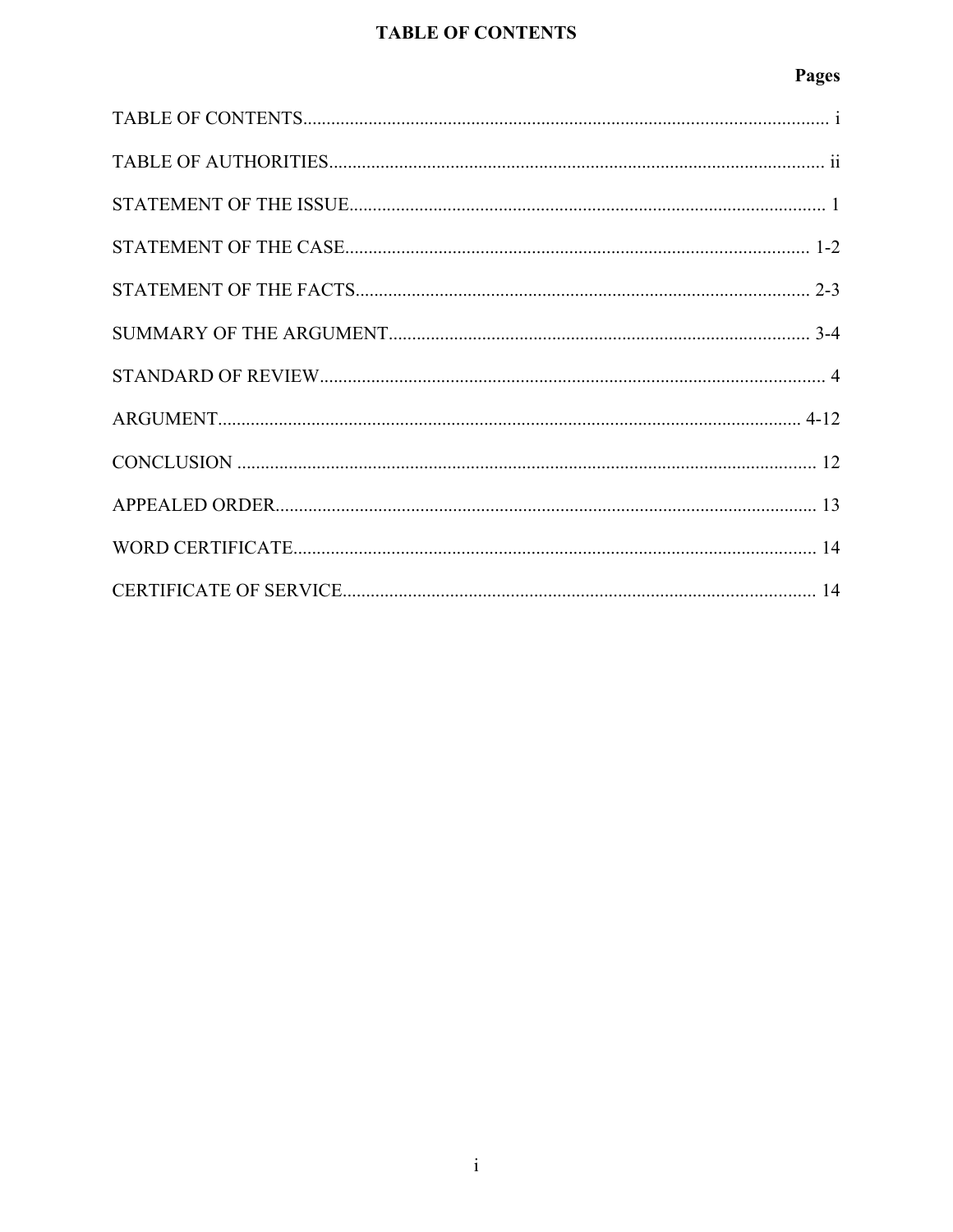## **TABLE OF AUTHORITIES**

## **Cases**

| Progressive Insurance Company v. Bullock, 841 N.E.2d 238 (Ind. Ct. App. 2006)    |  |
|----------------------------------------------------------------------------------|--|
|                                                                                  |  |
|                                                                                  |  |
|                                                                                  |  |
|                                                                                  |  |
|                                                                                  |  |
|                                                                                  |  |
|                                                                                  |  |
| University of Southern Indiana Foundation v. Baker, 843 N.E.2d 528 (Ind. 2006)10 |  |

## **Statutes**

| <b>Other Authorities</b> |  |
|--------------------------|--|
|                          |  |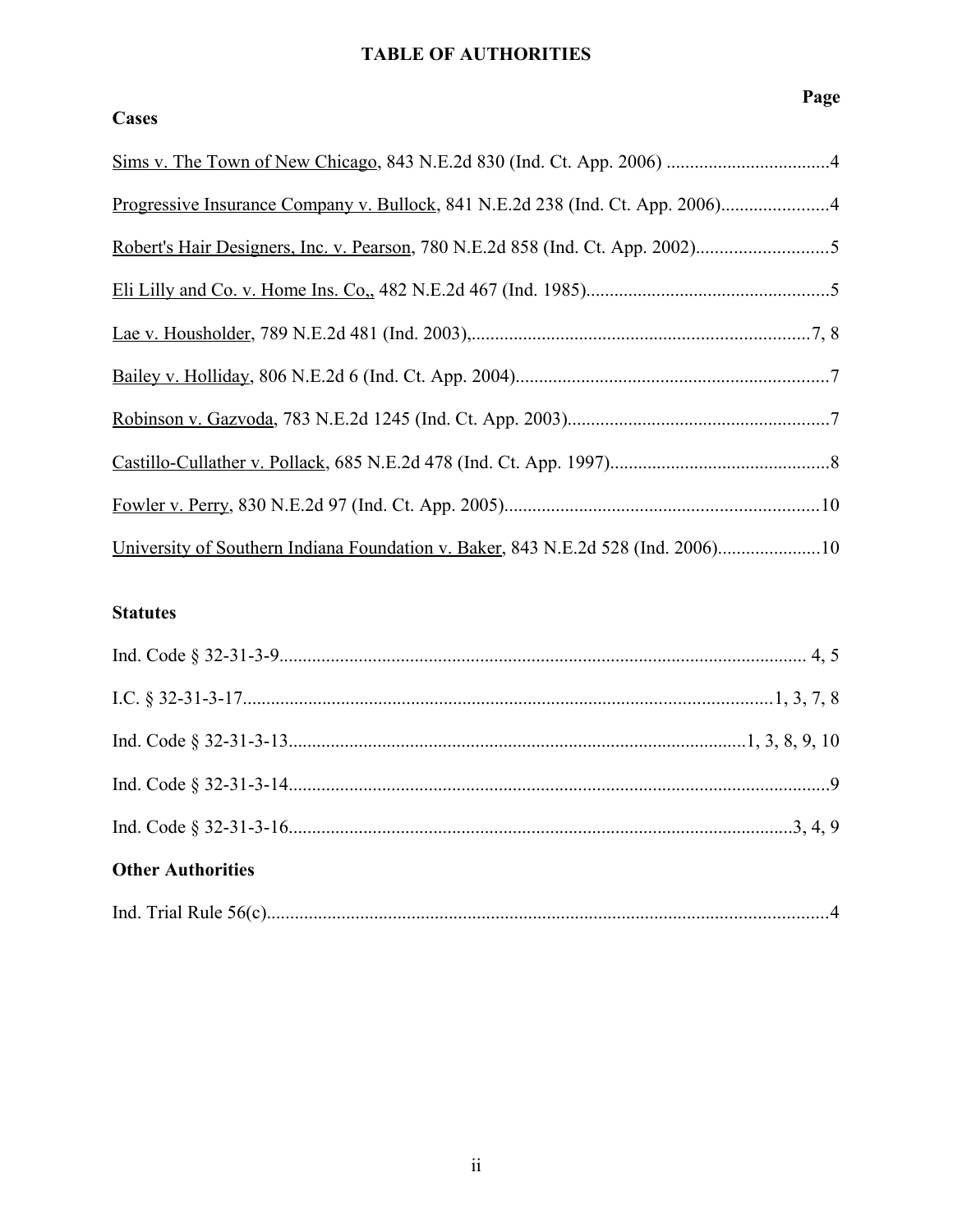## **IN THE INDIANA COURT OF APPEALS CASE NO.**

| ٠,                | Marion County Sup<br>Civil Division - 04 |
|-------------------|------------------------------------------|
| Appellant $(s)$ , |                                          |
|                   |                                          |
| VS.               | Cause No.                                |
|                   |                                          |
|                   | The Honorable Bur                        |
|                   | to The Honorable C                       |
| Appellee.         |                                          |

| Marion County Superior Court |
|------------------------------|
| Civil Division $-04$         |
|                              |

 $use No.$ 

Honorable Burnett Caudill, Magistrate Judge he Honorable Cynthia Ayers, Judge

## **BRIEF OF APPELLANT**

## **STATEMENT OF ISSUES**

Whether the trial court erroneously interpreted the Indiana Landlord Tenant Relations

Act ("LTRA"), Ind. Code 32-31-3 *(*2009), *et seq*. and erred in granting the Appellee-Defendant,

 $($ "), Summary Judgment on Counts I and II of the Appellant-Plaintiff's Amended Class Action Complaint; specifically:

- 1. Whether I.C. § 32-31-3-9 permits a security deposit (or a portion thereof) be deemed "non-refundable";
- 2. Whether I.C. § 32-31-3-17 is an additional statutory protection against non-refundable security deposits;
- 3. Whether "re-keying a lock" constitutes a permissible damage under I.C. § 32-31-3-13 absent an agreement of the parties; and
- 4. Whether an Indiana tenant has the requisite intent to make donative gifts to landlords?

## **STATEMENT OF THE CASE**

On October 19, 2009, 19, 2009, Tiled a class action complaint relating to a landlord-tenant dispute against the Defendant. Appellant's App. p.1. On April  $\blacksquare$ ,  $\blacksquare$  moved the trial court for partial summary judgment on counts I and II of her amended complaint. Appellant's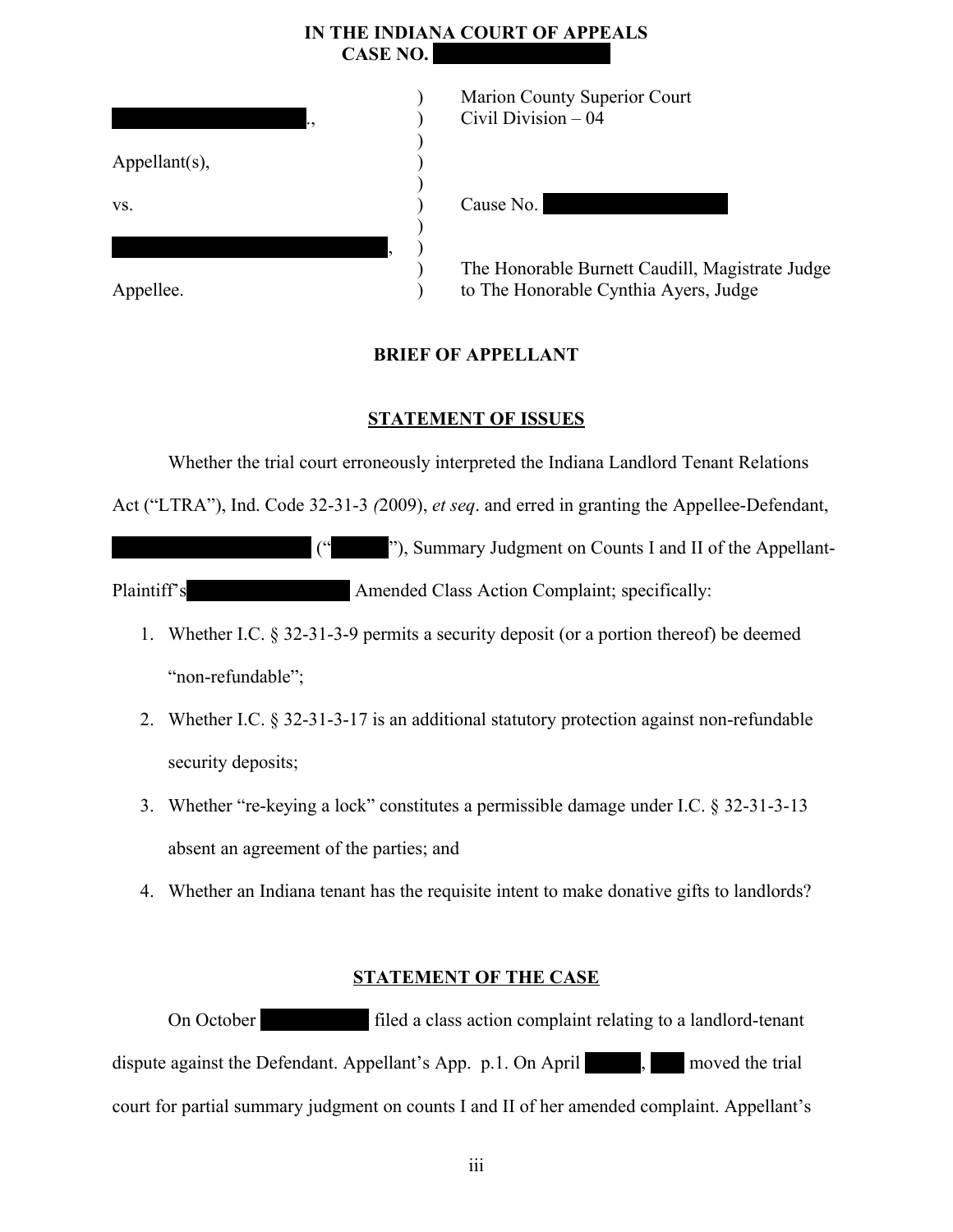App. p.2. On September  $\blacksquare$ , 2010, 2010, 2010, Statement is all five of 's counts. Appellant's App. p.3. Upon hearing and argument, the trial court granted complete summary judgment in favor of on November 22, Appellant's App. p.4. On December 15, 2011, 15, 2012, Tiled a Notice of Appeal with the trial court. Appellant's App. p.3. The court reporter filed her notice of completion of the clerk's record on January Appellant's App. p.5.

### **STATEMENT OF THE FACTS**

On February 1, 2006, 2006, 2006, 2006, 2006, 2006, 2006, 2006, 2006, 2006, 2006, 2006, 2006, 2006, 2006, 2006, 2006, 2006, 2006, 2006, 2006, 2006, 2006, 2006, 2006, 2006, 2006, 2006, 2006, 2006, 2006, 2006, 2006, 2006, 200 Agreement ("Lease") by which rented an apartment from located at 3540 North Meridian Street, Indianapolis, IN. Appellant's App. p.4, Ct. Order Findings  $\P$  1. On May and May 1, 2008, 2008, 2008, 2008, 2008, 2008, 2008, 2008, 2008, 2008, 2008, 2008, 2008, 2008, 2008, 2008, 200 containing substantially the same terms. Appellant's App. p.6, Ct. Order Findings ¶ 3. Paragraph 26 of these Leases, numbered the same for each of the Leases (200, 200, and 200), contained the following language: "Tenant has given Landlord a security deposit in the amount of \$99.00. *\$50.00 of said security deposit is non-refundable.*" Appellant's App. p.6, Ct. Order Findings ¶ 2. Through a cover letter and Move Out-Checklist dated September 3, 2009, 3009, Statistical detailed to the disposition of her security deposit. Appellant's App. p.7, Ct. Order Findings  $\P$  4. Pursuant to this letter,  $\blacksquare$  's security deposit was used to "re-key [a] lock per lease agreement" for an amount equal to fifty dollars (\$50.00). Appellant's App. p.7, Ct. Order Findings ¶ 5.

Upon hearing and arguments, the trial court concluded because agreed to an amount labeled as part of the security deposit that was followed with language designating it as "nonrefundable," she could not meet the statutory definition of "security deposit" and the LTRA did not apply to this portion of her security deposit. Appellant's App. p. 8-9 , Ct. Order Conclusions ¶ 5-6. On this basis, Stallard was granted summary judgment.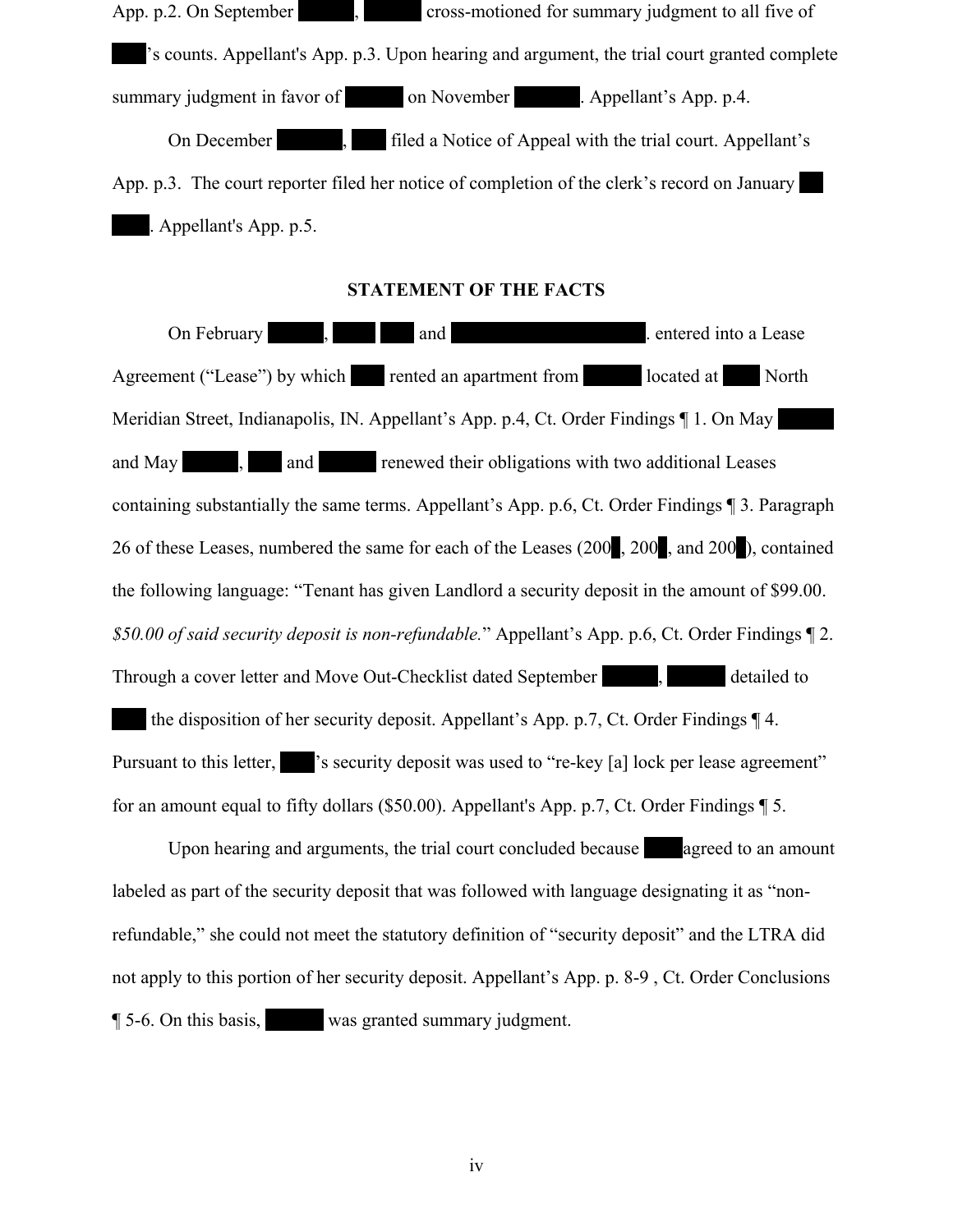#### **SUMMARY OF THE ARGUMENT**

By granting summary judgment for  $\blacksquare$ , the trial court issued a judgment contrary to several express provisions of the LTRA, as well as the spirit/purpose of the Act itself. In accepting money as part of a "security deposit," deeming it non-refundable, then later claiming it was used for an obligation both parties had agreed to (re-keying a lock), $\frac{1}{1}$  $\frac{1}{1}$  $\frac{1}{1}$  attempted to have vaive her statutory right to return of the full amount. In addition, the trial court's summary judgment order created, in essence, the perfect loophole for landlords in Indiana: accept a security deposit, deem it non-refundable, and in the event damage is found sue departing tenants with the statutory authority given them by the LTRA (in excess of what's already been retained). This disrupts the very playing field the LTRA was meant to level.

Further, I.C. § 32-31-3-17 of the LTRA specifically forbids a tenant or landlord from waiving their statutory protections as codified in I.C. § 32-31-3, the Security Deposit statute. Therefore, even if freely bargained that a portion of her security deposit was, in fact, nonrefundable, I.C. 32-31-3-17 still permits to recover from under I.C.  $\S$ § 32-31-3-13, 14, and 16.

Lastly, and in the event the trial court was correct in its interpretation of the LTRA, an Indiana tenant cannot maintain the donative intent required to simply hand over any amount of money – not used for rent or other obligations found within a respective lease arrangement (i.e. utilities) – to their respective landlords. Thus, is entitled to the return of this unlawful gift as are any previous tenants that made a similar gift in a comparable amount.

#### **STANDARD OF REVIEW**

This is an appeal from the trial court's summary judgment order interpreting the LTRA and its application to the parties' lease agreement. Upon the appeal of a summary judgment decision, this Court's standard of review is the same as the trial court. Sims v. The Town of New

<span id="page-5-0"></span><sup>1</sup> This itself was subject to dispute. A review of the lease will show no agreement to "re-key a lock" was expressly made. *See* Appellant's App. p.18-23, Designation of Evidence Lease Exhibits A, B, and C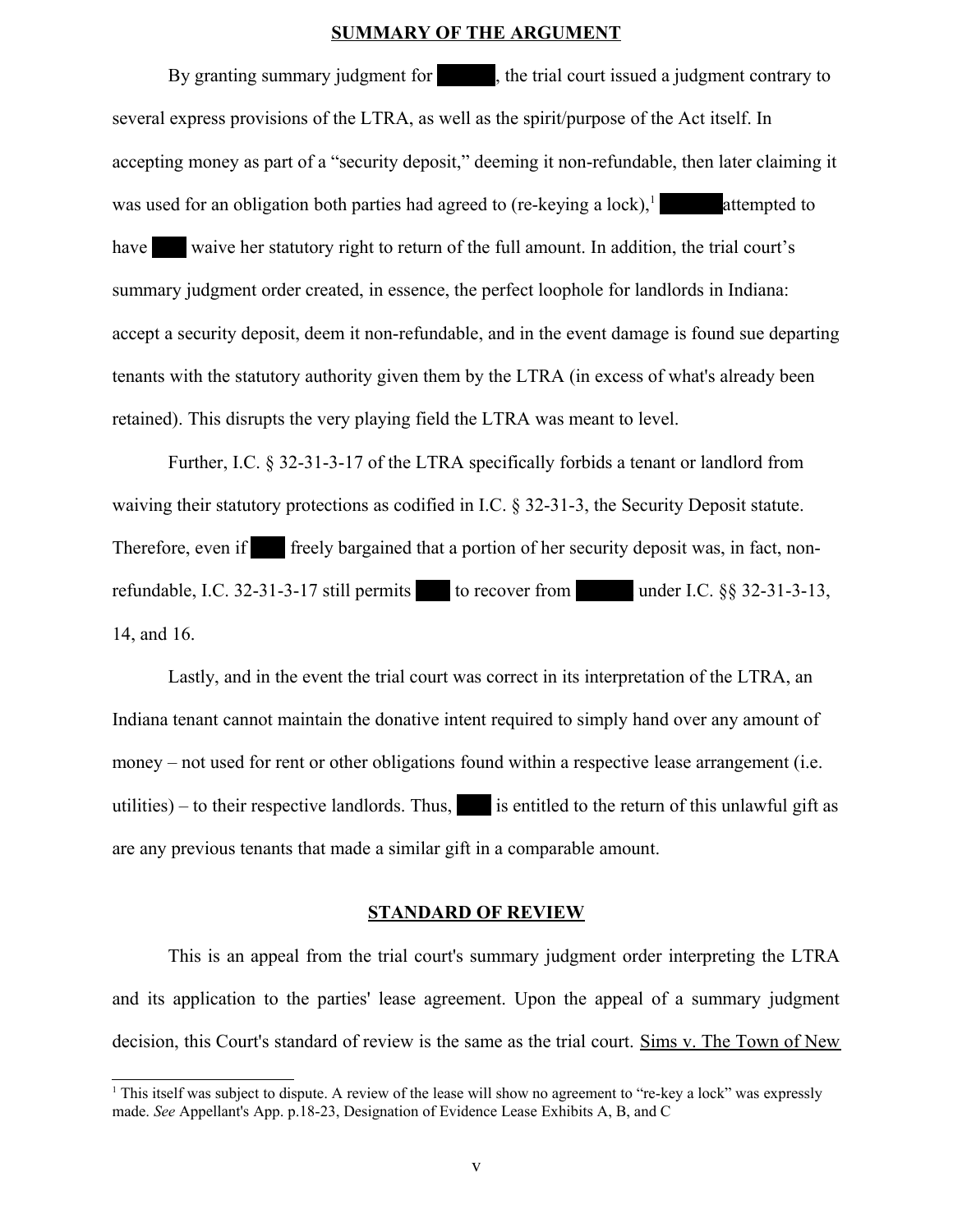Chicago, 843 N.E.2d 830, 832-833 (Ind. Ct. App. 2006). To wit, summary judgment is only appropriate where the designated evidence shows that there is no genuine issue of material fact, and the moving party is entitled to judgment as a matter of law. Id. at 833; Ind. Trial Rule 56(c). All facts and reasonable inferences are construed in favor of the non-moving party, and appellate review is limited to the materials designated to the trial court. Progressive Insurance Company v. Bullock, 841 N.E.2d 238, 240 (Ind. Ct. App. 2006).

#### **ARGUMENT**

## **I. By Drafting the Lease, and Accepting a Specific Amount of Money Referenced as a "Security Deposit" from** , the Amount **Held – Regardless of Deeming it "Non Refundable" – is Subject to the Security Deposit Statute of I.C. § 32-31-3.**

### *A. Paragraph 26 of the Lease listed the amount as the Security Deposit*

The heart of Starlard's argument the trial court relied on was that the amount of money held as "non-refundable" was an amount could not have reasonably expected to be returned to her. Therefore, the amount could not fit the statutory definition as found at I.C. § 32-31-3-9 as it fails to meet any of the definitions contained within this statutory provision.<sup>[2](#page-6-0)</sup> This is incorrect for several reasons.

On at least five (5) different occasions, referred to the fifty dollar amount-in-question as part of the security deposit.<sup>[3](#page-6-1)</sup> That is, at the initial lease signing was given the impression she was paying a security deposit to  $\blacksquare$ <sup>[4](#page-6-2)</sup> While it's true parties are presumed to understand documents on which they sign, "and cannot be released from the terms of a contract due to his or her failure to read the documents" (Robert's Hair Designers, Inc. v. Pearson, 780 N.E.2d 858, 869 (Ind. Ct. App. 2002)), this is far from the situation presently before this court. In fact, in some contract cases, contract terms are interpreted against the drafter of the contract. *See,*

<span id="page-6-0"></span><sup>&</sup>lt;sup>2</sup> I.C. 32-31-3-9(a) defines a "security deposit" as being "a deposit paid by a tenant to the landlord or the landlord's agent to be held for all or part of the term of the rental agreement to secure performance of any obligation of the tenant under the rental agreement."

<span id="page-6-1"></span><sup>3</sup> *See* Appellant's App. p.18-23, Lease(s) A,B,C ¶ 26; Appellant's App. p.24. 26

<span id="page-6-2"></span><sup>4</sup> The exact language of the initial Lease states: "Tenant has given Landlord a security deposit in the amount of \$99.00."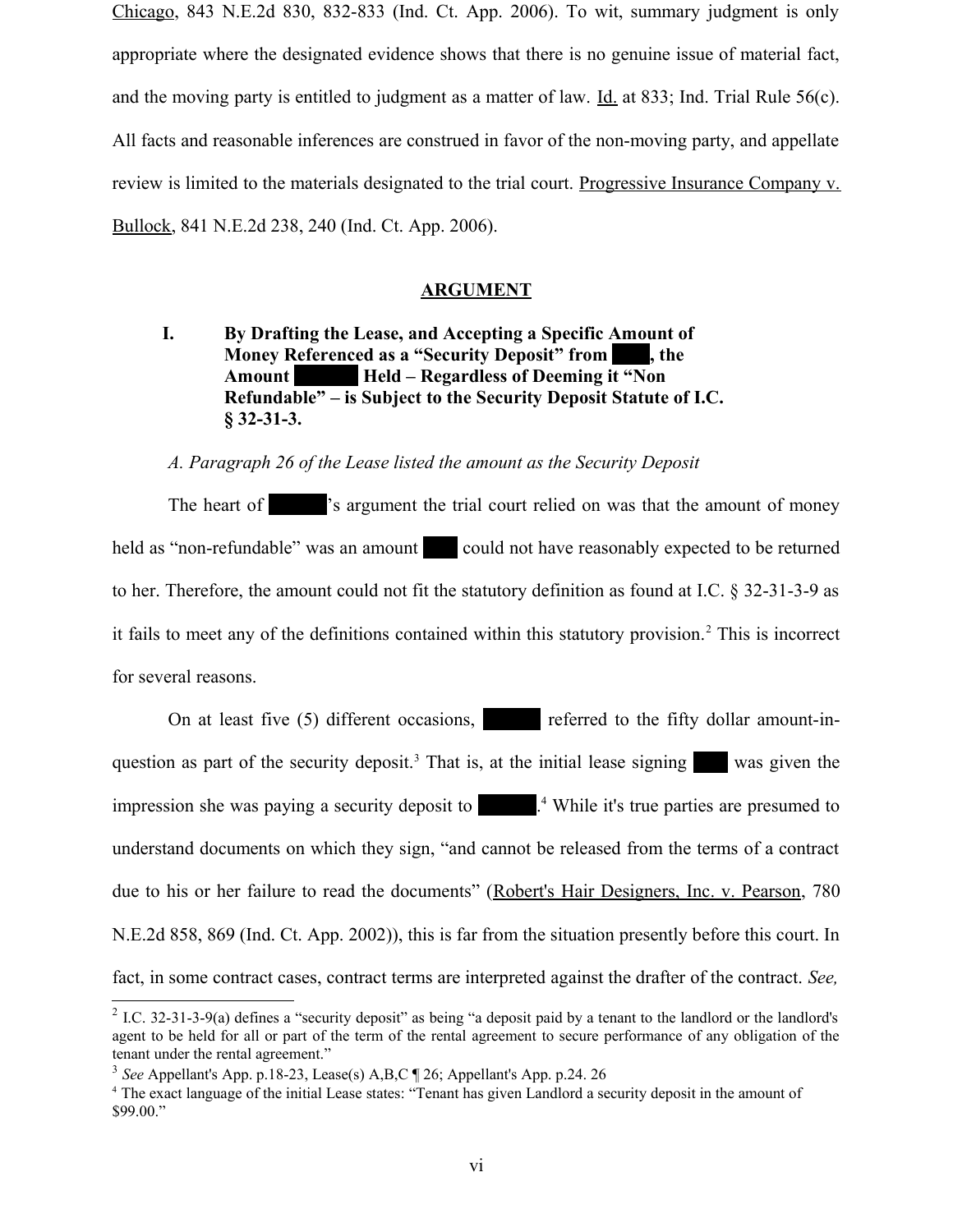*e.g.,* Eli Lilly and Co. v. Home Ins. Co,, 482 N.E.2d 467 (Ind. 1985) (addressing insurance contracts). If did not intend for the fifty dollars to be part of the security deposit, it could have used demarcating language to clarify its wishes. Or it could have created a separate paragraph stating "Tenant agrees to give fifty dollars (\$50.00) to Landlord for no express purpose or reason." Essentially, this is the equivalency of what the trial court has permitted, and one senses very few tenants would agree to such a term standing alone.

### *B. The Move-Out Checklist Cites the Specific Amount held as Non-Refundable as Being used to "Re-key Lock Per Lease Agreement."*

Contrary to the conclusions of the trial court at Appellant's App. p.8, Ct. Order Conclusions ¶ 6, the fifty-dollar (\$50.00) payment does in fact fulfill the statutory definition at I.C.  $\S$  32-31-3-9. Since claims to have used the fifty dollars to "re-key lock per lease agreement," it has effectively held a portion of the security deposit for an obligation it claims owed at the end of the lease term. In maintains present doubts her former dwelling was re-keyed, nor has offered any evidence it actually did so; however, represents to have used the money for an obligation arising from the Lease Agreement. It would be an absurd result if could deduct money from a security deposit, use that money for an obligation it represents as being from a mutually-agreed upon Lease (even if their tenants, including are unaware of it), then take refuge from its conduct and claim the LTRA doesn't apply when questioned on the statutory propriety of such actions.

Consider the following hypothetical if the trial court's ruling should stand: a landlord may accept a specific amount of money from a tenant and label it a security deposit. The tenant, perhaps unwittingly, may not see that all of which is labeled "non-refundable." At the end of the lease term, a landlord has a windfall profit - particularly if that landlord rents to multiple tenants.

Now consider if that same landlord finds damage to the dwelling. Not only would the landlord still have the sum originally collected as part of the security deposit, but it could also turn around and sue their tenant for the costs of the damages found by the authority that landlords also have under I.C. § 32-31-3, *et seq*. This is simply impermissible with the language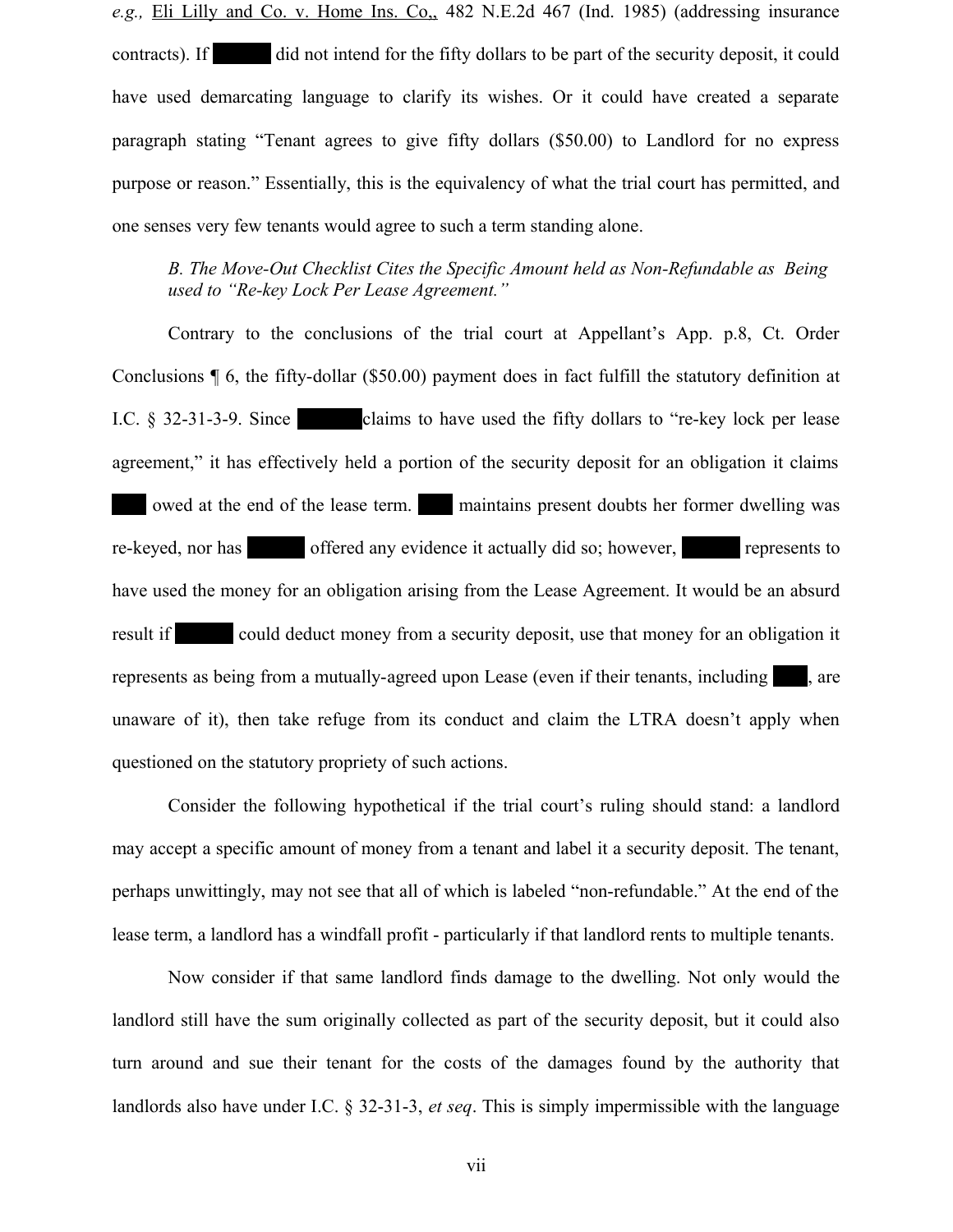and intent behind the Act, and would render the LTRA a codification in name only for certain tenants.

For these reasons, the trial court erred when it concluded the primary purposes of the security deposit provision of the LTRA is to prevent landlords from "arbitrarily withholding from their tenants [sic] security deposits that the tenants reasonably expected to have returned at the end of their lease terms." Appellant's App. p.7. Ct. Order Findings ¶ 3. To the contrary, the Indiana Supreme Court stated the primary purpose of the LTRA's security deposit statute was "for the protection and benefit of tenants" against "*wrongful* withholding of the deposit by the landlord." Lae v. Housholder, 789 N.E.2d 481 (Ind. 2003) (emphasis added). Wrongfully withheld a portion of zero 's deposit regardless of what she expected to be returned to her.

## **II. I.C. § 32-31-3-17 Expressly Forbids This Exact Conduct Regardless of the Parties' Agreement**

The Indiana General Assembly addressed the situation created by standing and expressly provided any waiver or attempts to get around the Security Deposit statute should and would be void.<sup>[5](#page-8-0)</sup> Very little case law has, unfortunately, interpreted the application of I.C. § 32-31-3-17 to a specific lease – perhaps because no landlord or tenant have attempted to waive a designated statutory protection. It is worth noting "[t]he primary goal in statutory construction is to determine, give effect to, and implement the intent of the legislature. The best evidence of legislative intent is the language of the statute itself, and all words must be given their plain and ordinary meaning unless otherwise indicated by statute. It is just as important to recognize what the statute does not say as it is to recognize what it does say." Bailey v. Holliday, 806 N.E.2d 6 (Ind. Ct. App. 2004). Given the language of the statute itself, it appears the Indiana General Assembly was intent on protecting the disposition of a tenant's security deposit – particularly

Waiver of Chapter

<span id="page-8-0"></span><sup>&</sup>lt;sup>5</sup> The precise language provides:

IC 32-31-3-17

Sec. 17. A waiver of this chapter by a landlord or tenant is void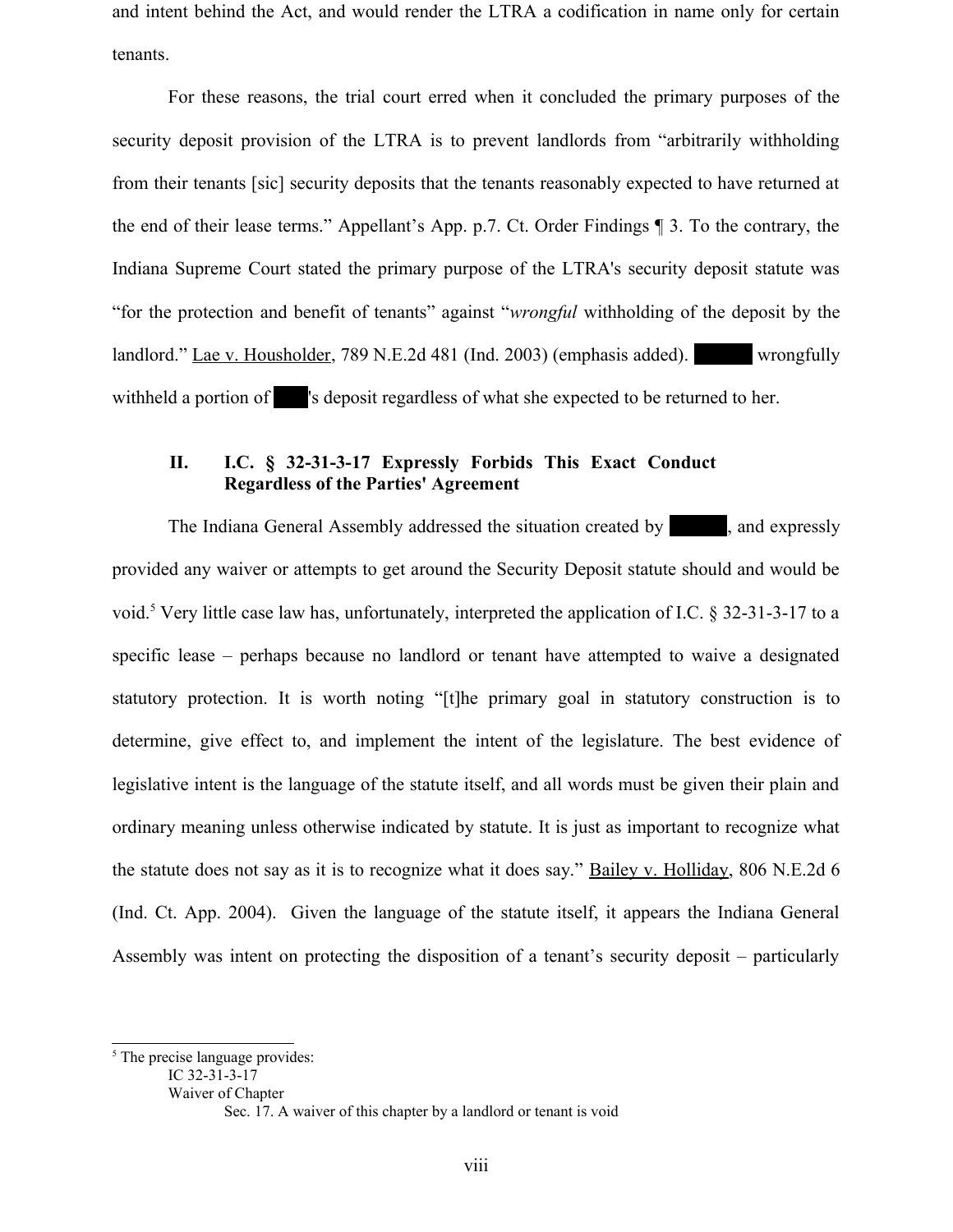against any attempts by a landlord to waive a tenant's statutory rights even with a tenant's willingness to do so.

In addition, this statutory codification harmonizes with the overriding purpose of the Security Deposit statute: namely that I.C. § 32-31-3-17 exists for the protection and benefit of the tenant. To wit, "the primary purpose of the security deposit statute is to equalize the bargaining position between the landlord and tenant that the legislature deemed unbalanced." *See* Lae, at 481. (See also Robinson v. Gazvoda, 783 N.E.2d 1245 (Ind. Ct. App. 2003)[, *trans. denied*] ("The overarching purpose of the statute is for the protection and benefit of tenants.")

Thus, by having sign a Lease that specifically mandated a portion of her security deposit be partitioned as "non-refundable," has effectively had vaive the Security Deposit statute contrary to I.C. § 32-31-3-17.

### **III. Re-Keying a Lock, Absent an Agreement, is not Actual Damage Under I.C. § 32-31-3-13**

Since a tenant cannot contract around their statutory right, the trial court also erred by not

finding  $\blacksquare$  's alleged use of the amount in question contrary to I.C. § 32-31-3-13.<sup>[6](#page-9-0)</sup> By using

a portion of z is security deposit to re-key a lock, did not use zero is deposit to correct

"actual damages." Thus, by representing to this deduction was used for a certain damage

agreed-to in the original Lease,<sup> $7$ </sup> itemized a damage that the security deposit may not

statutorily be used in violation of I.C. § 32-31-3-14<sup>[8](#page-9-2)</sup> which, as a consequence, civilly implicates

<span id="page-9-0"></span><sup>6</sup> IC 32-31-3-13

Use of deposits

Sec. 13. A security deposit may be used only for the following purposes:

<sup>(1)</sup> To reimburse the landlord for actual damages to the rental unit or any ancillary facility that are not the result of ordinary wear and tear.

<sup>(2)</sup> To pay the landlord for:

<sup>(</sup>A) all rent in arrearage under the rental agreement; and

<sup>(</sup>B) rent due for premature termination of the rental agreement by the tenant.

<sup>(3)</sup> To pay for the last payment period of a residential rental agreement if a written agreement between the landlord and the tenant stipulates that the security deposit will serve as the last payment of rent due.

<sup>(4)</sup> To reimburse the landlord for utility or sewer charges paid by the landlord that are:

<sup>(</sup>A) the obligation of the tenant under the rental agreement; and

<sup>(</sup>B) unpaid by the tenant

<span id="page-9-2"></span><span id="page-9-1"></span><sup>7</sup> *See* Appellant's App. p.24 Move-out Checklist (last line), *cf*. Appellant's App. p.18-23 (Exhibits A, B, C) 8 IC 32-31-3-14

Notice of damages; refund of remaining deposits

Sec. 14. Not more than forty-five (45) days after the termination of occupancy, a landlord shall mail to a tenant an itemized list of damages claimed for which the security deposit may be used under section 13 of this chapter. The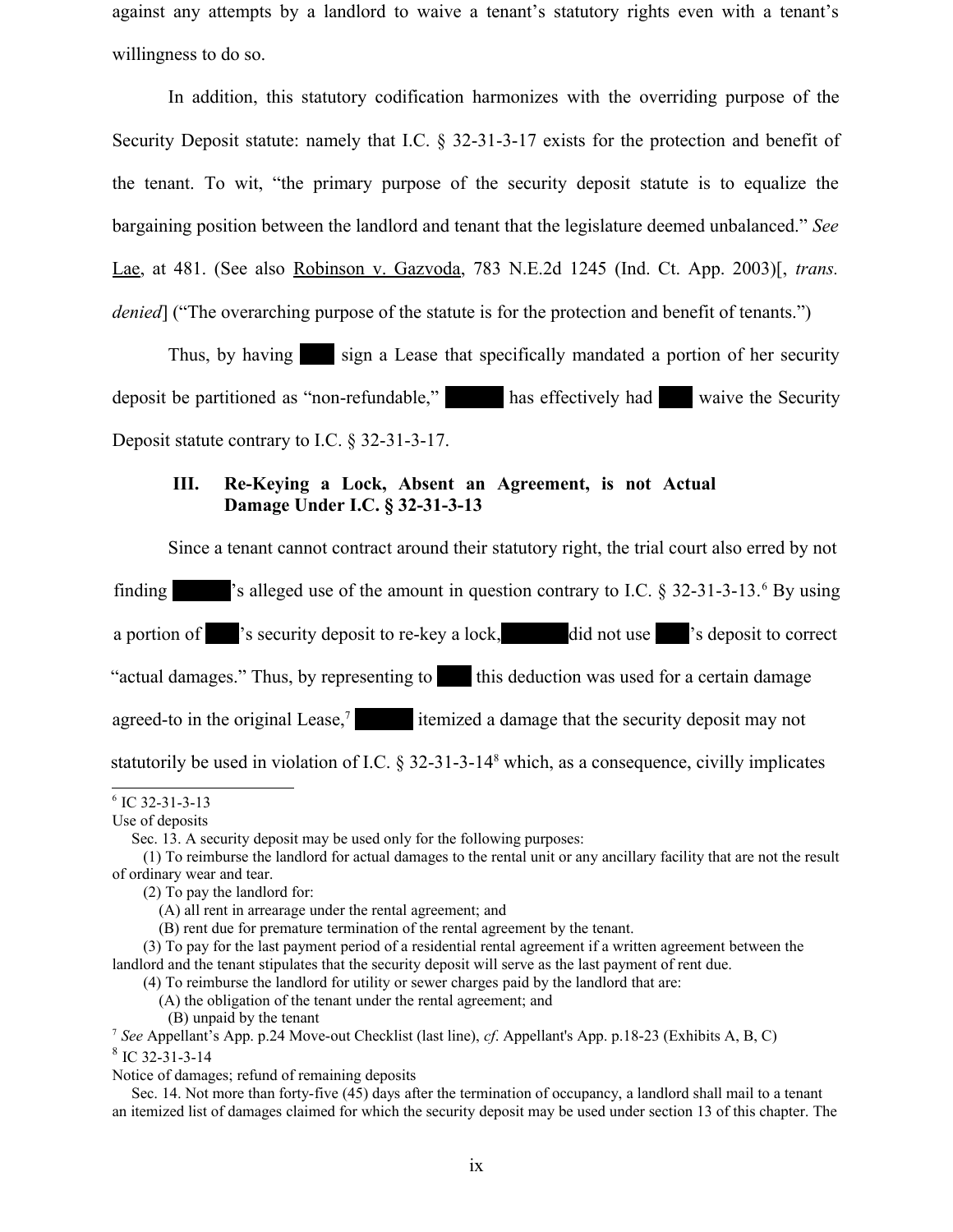under I.C. § 32-31-3-16.[9](#page-10-0)

In Castillo-Cullather v. Pollack, 685 N.E.2d 478 (Ind. Ct. App. 1997), this very Court addressed certain items being itemized as "damage" that the tenant would later dispute as being merely "ordinary wear and tear" deducted contrary to I.C.  $\&$  32-31-3-13.<sup>[10](#page-10-1)</sup> The tenant, Castillo-Cullather, sued her landlord, Pollack, after Pollack sent her an itemized list of damages that included things like "painting," "carpet cleaning," and "general cleaning." Id. at 482.

This Court ruled against the tenant, finding because she had signed a lease that created an "objective standard to determine the condition of the apartment upon termination of the lease" and contractually allocated which "party should bear responsibility for the varius costs associated with cleaning and repairing the premises," the Landlord did not violate the LTRA. Id. at 483. In other words, the parties were freely entitled to bargain what constituted "ordinary wear and tear." Id. The Court noted the ruling "was consistent with the long standing policy in the State allowing parties the freedom to contract." Id. And concluded its decision by finding their holding ultimately benefited the tenants: "by requiring compliance with the Security Deposit statute while allowing the parties the flexibility to define "ordinary wear and tear," the tenant is not only informed of the landlord's reasons for making deductions from the rental agreement, but also provided with an objective standard to determine if the landlord's deductions are justified." Id. at 484.

In the present, Senty is circumstances are highly distinguishable from the facts of Castillo-Cullather. First, and most importantly, there was no mutual understanding that and agreed "re-keying a lock" would be considered "ordinary wear and tear" in the initial Lease. It

list must set forth:

<sup>(1)</sup> the estimated cost of repair for each damaged item; and

<sup>(2)</sup> the amounts and lease on which the landlord intends to assess the tenant.

The landlord shall include with the list a check or money order for the difference between the damages claimed and the amount of the security deposit held by the landlord

<span id="page-10-0"></span><sup>&</sup>lt;sup>9</sup> IC 32-31-3-16

Liability for withheld deposits

<span id="page-10-1"></span>Sec. 16. A landlord who fails to comply with sections 14 and 15 of this chapter is liable to the tenant in an amount equal to the part of the deposit withheld by the landlord plus reasonable attorney's fees and court costs <sup>10</sup> At the time of Castillo-Cullather v. Pollack, the codification of the LTRA was at Ind. Code § 32-7-*et seq*. (no substantive changes have been made in the LTRA's recodification)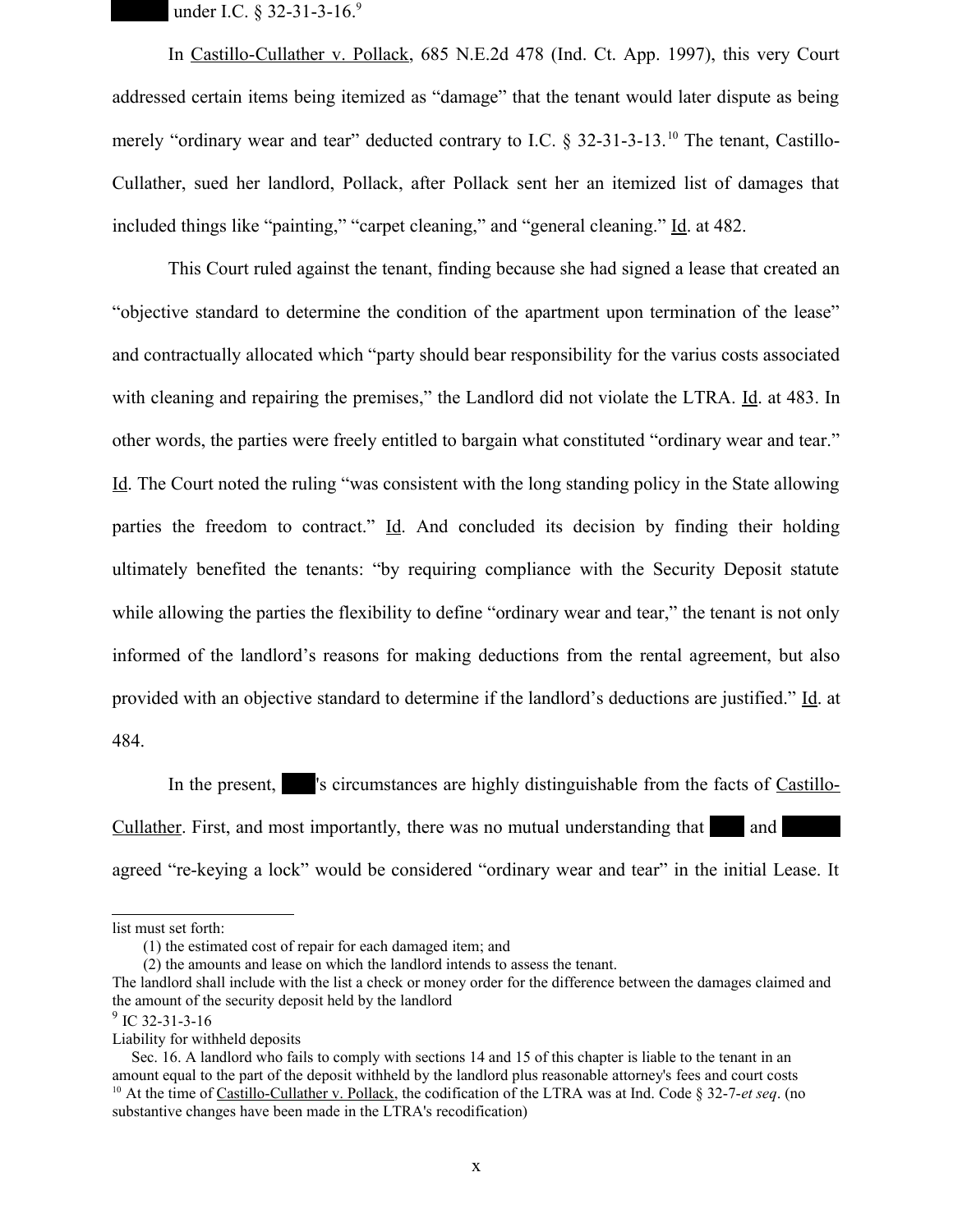simply says "non-refundable." This is hardly creating an "objective standard" for which 's deduction was justified. Even if there were a mutual understanding, however, the dispute would still exist on whether a functioning lock re-keyed – unlike painting and cleaning – could constitute "ordinary wear and tear." And if it were, the burden is on state to prove it

actually re-keyed the lock like its checklist states.

Secondly, Secondly, Secondly, Secondly, Secondly, Secondly, Secondly, Secondly, Secondly, Secondly, Secondly, Secondly, Secondly, Secondly, Secondly, Secondly, Secondly, Secondly, Secondly, Secondly, Secondly, Secondly, Se itemized list that stated fifty dollars (\$50.00) was deducted "per the Lease Agreement." The very realm of contract law would implode if one party could unilaterally inject a term at the end of a contract period that the other party is required to submit to after the matter. Whereas the tenant in Castillo-Cullather agreed to the terms beforehand (that she would later dispute in court), was never given that consideration.

Lastly, a tenant and landlord may contract within the Security Deposit statute to create an "objective standard" both parties may use, but certainly this must be distinguished from parties contracting outside of the Security Deposit statute - which is, simply put, what and did. For this reason, deducted money from  $\blacksquare$  's security deposit for a use disallowed by I.C. § 32-31-3-13.

### **IV. A Tenant Lacks the Requisite Intent to Gift Money to a Landlord**

Assuming the arguments above are unpersuasive, that a landlord and tenant in Indiana may not only contract per the LTRA and the provisions therein, but may also contract around or outside of it as well, an interesting legal environment is therefore created between landlord and tenant.

With respect to  $\Box$  and  $\Box$ , and theoretically all of  $\Box$  stallard is tenants subject to such security deposit-language, this kind of transfer of money would then effectively be an *inter vivos* gift made to the sole benefit of

If that be the case, the question turns to whether a tenant has the donative intent required to make such gifts to one's landlord.

xi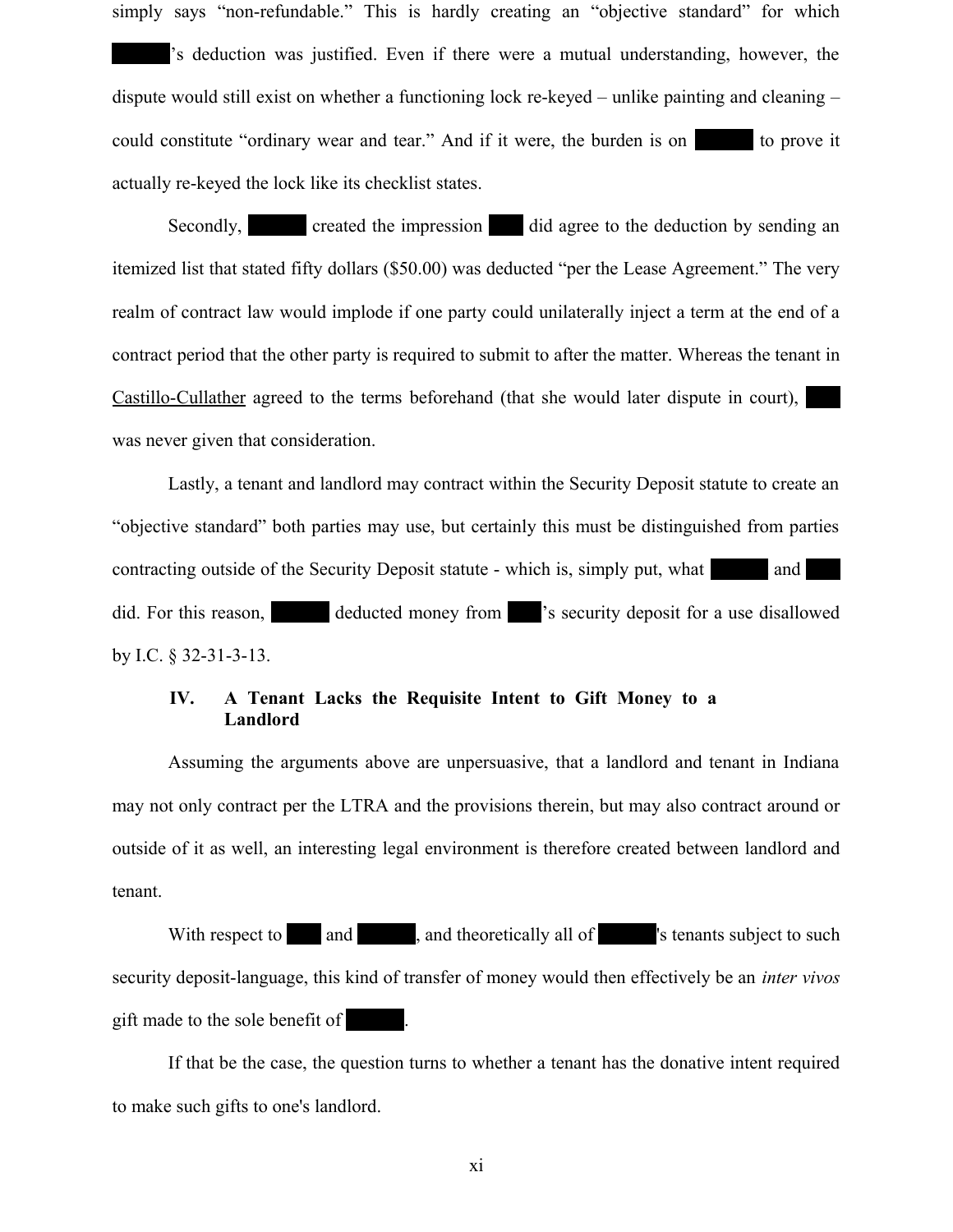In Indiana, "a valid inter vivos gift - i.e., an absolute gift - occurs when: (1) the donor intends to make a gift; (2) the gift is completed with nothing left undone; (3) the property is delivered by the donor and accepted by the donee; and (4) the gift is immediate and absolute." Fowler v. Perry, 830 N.E.2d 97 (Ind. Ct. App. 2005).

did not intend to simply give money, nor did she do so with immediacy and absolution. For this reason, her gift should be returned to her as should any other tenants and the gifts they gave to state under comparable circumstances. In addition, the Lease by which may claim rights to the gift must be construed as a donative instrument. If so, terms must be unambiguous so as to give effect to the donor's full intention. *See* University of Southern Indiana Foundation v. Baker, 843 N.E.2d 528 (Ind. 2006). If terms are ambiguous or unclear – that is, "reasonable people could come to different conclusions as to its meaning" – they may be deemed patent or latent and extrinsic evidence may be admitted to give clarity to the donor's intention. Id. at 534. No such extrinsic evidence is required beyond what's been designated by the trial court as evidence, as it's clear from the four corners of all Exhibits that and had neither the donative intent to give, nor the requisite capacity to accept, the fifty dollars as a gift.

Reasonable minds may differ on the interpretation of "non-refundable" as intending/meaning a gift of the amount listed as much. Absent a showing of the fifty dollars actually being used to re-key  $\blacksquare$  's lock – and a showing such may be used as "actual damage"  $-$  the amount is an invalid gift returnable to  $\blacksquare$ .

#### **CONCLUSION**

For the foregoing reasons, Temperature respectfully requests that this Court reverse the trial court's judgment and grant summary judgment on counts I and II of the zential class action complaint for the appellant-plaintiff.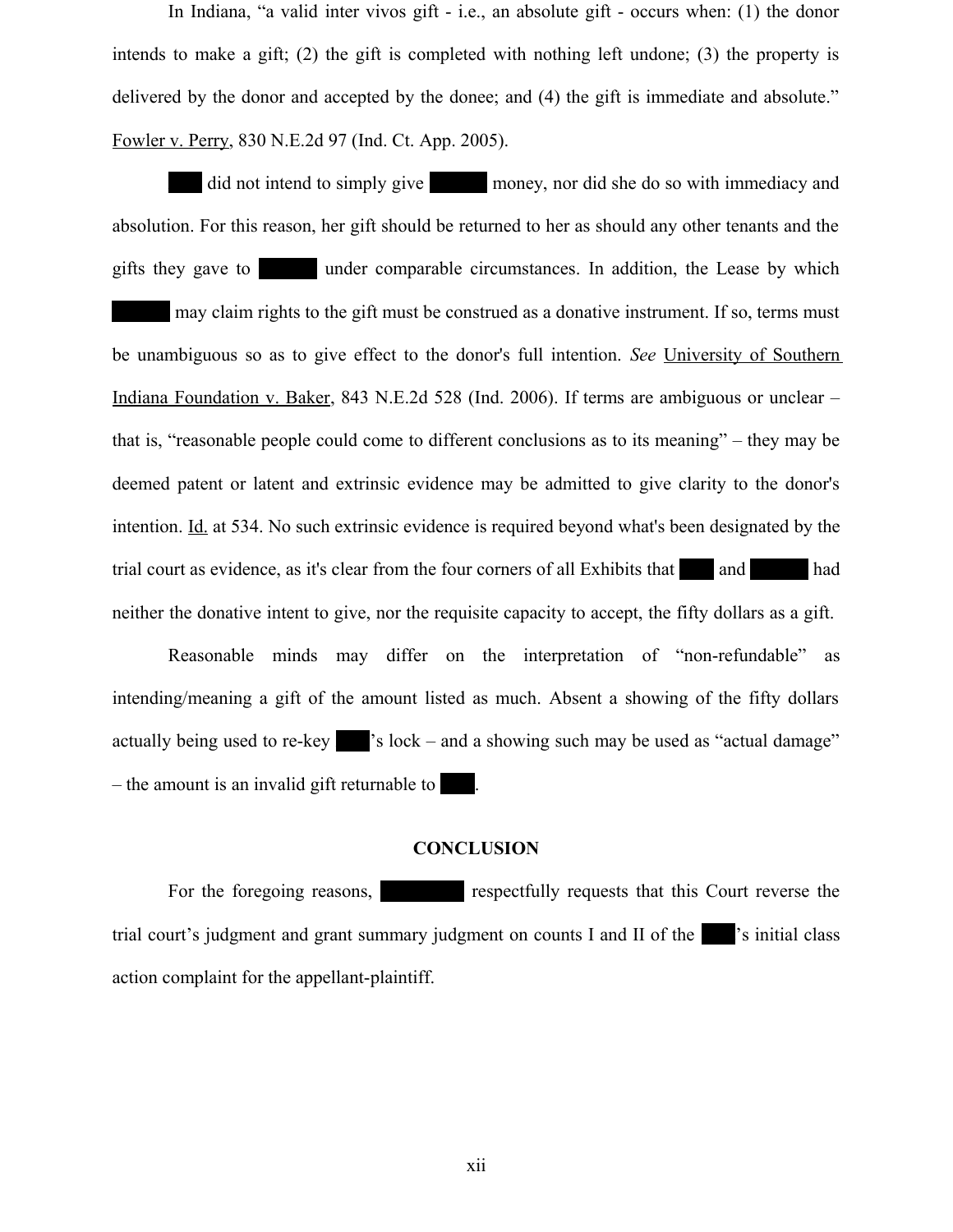Respectfully submitted,



Counsel for Appellant

## **WORD COUNT CERTIFICATE**

The undersigned hereby certifies that the foregoing Brief of Appellant[s]' complies with Indiana Appellate Rule 44 word limitation in that it contains no more than 14,000 words.

Respectfully Submitted,



Counsel for Appellant